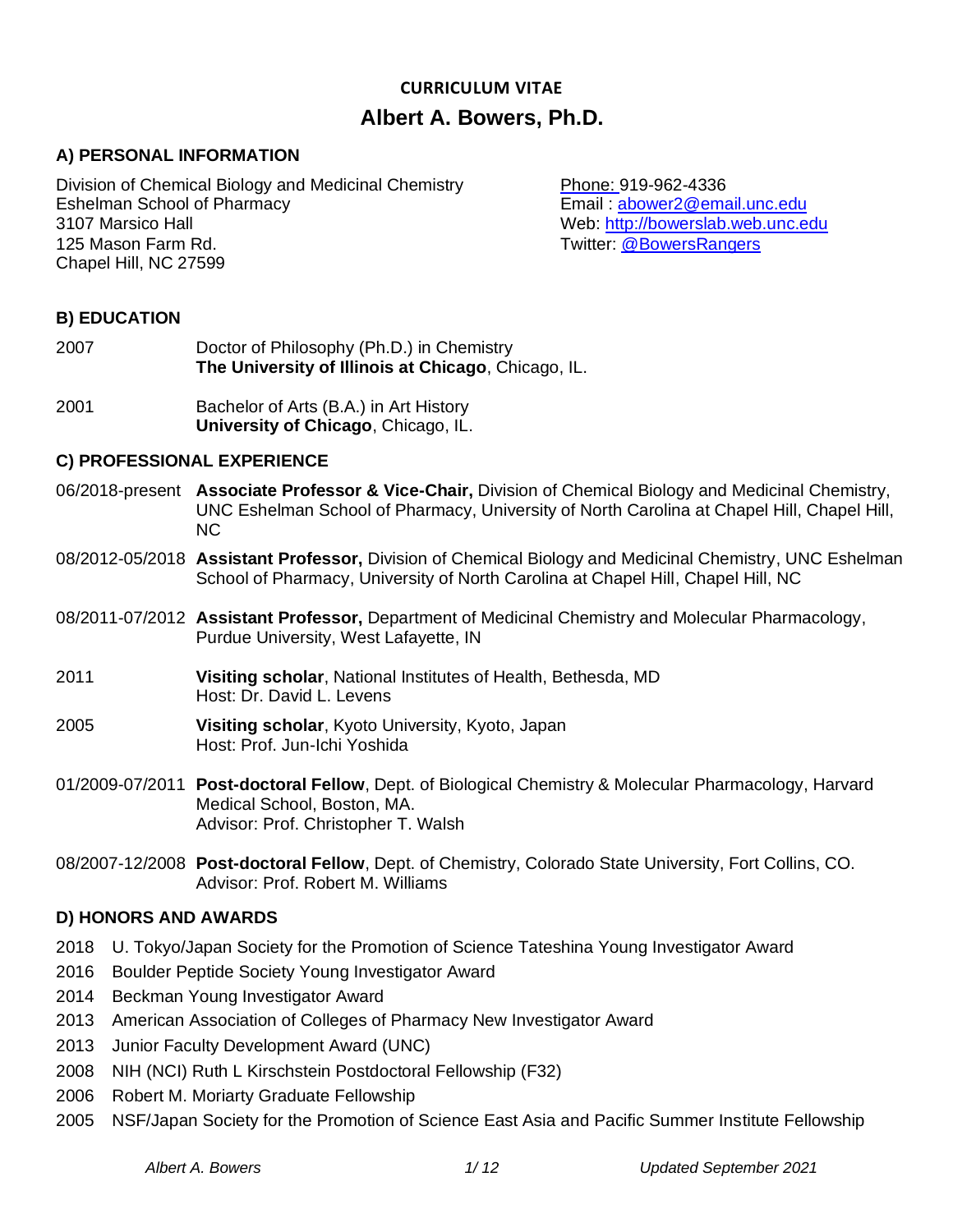### **E) BIBLIOGRAPHY & PRODUCTS OF SCHOLARSHIP**

### **REFEREED PAPERS**

Citation statistics from Google Scholar: *h-index: 29; Citations: 3584 (1500 since joining UNC in 2012)*

(As Principal Investigator at UNC - **\*** denotes corresponding author)

### **Published**

- **1.** M. C. Fleming, L. F. Chiou, P. P. Tumbale, G. N. Droby, J. Lim, J. L. Norris-Drouin, J. G. Williams, K. H. Pearce, R. S. Williams, C. Vaziri, A. A. Bowers, Discovery and Structural-Basis of Selectivity of Potent Cyclic Peptide Inhibitors of MAGE-A4, *ACS Chem. Bio.,* submitted
- **2.** V. A. Haberman, S. R. Fleming, T. M. Leisner, A. C. Puhl, E. Feng, L. Xie, X. Chen, Y. Goto, H. Suga, L. V. Parise, D. Kireev, K. H. Pearce, **A. A. Bowers**,**\*** Discovery and Development of Cyclic Peptide Inhibitors of CIB1**,** *ACS Med. Chem. Lett*., *12*(11), 1832-1839, **2021**.
- **3.** S. E. Iskandar, V. A. Haberman, **A. A. Bowers**,\* Expanding the Chemical Diversity of Genetically Encoded Libraries. *ACS Comb. Sci.*, *22*, 712–733, **2020**.
- **4.** K. E. Bird, C. Xander, S. Murcia, A. A. Schmalstig, X. Wang, M. J. Emanuele, M. Braunstein,\* **A. A. Bowers**,**\*** Thiopeptides Induce Proteasome-Independent Activation of Cellular Mitophagy. *ACS Chem. Bio.*, *15*(8), 2164–2174, **2020**.
- **5.** J. W. Bogart, N. J. Kramer, A. Turlik, R. M. Bleich, D. S. Catlin, F. C. Schroeder, S. K. Nair, R. T. Williamson, K. N. Houk, **A. A. Bowers\*** Interception of the Bycroft-Gowland Intermediate in the Enzymatic Macrocyclization of Thiopeptides. *J. Am. Chem. Soc., 142*(30), 13170–13179, **2020**.
- **6.** A. C. Puhl, J. W. Bogart, V. A. Haberman, J. E. Larson, A. S. Godoy, J. L. Norris-Drouin, S. H. Cholensky, T. M. Leisner, S. V. Frye, L. V. Parise, **A.A. Bowers**,**\*** K. H. Pearce,\* Discovery and Characterization of Peptide Inhibitors for Calcium and Integrin Binding Protein 1. *ACS Chem. Bio.*, *15*(6), 1505–1516, **2020**.
- **7.** S. R. Fleming, P. M. Himes, S. V. Ghodge, Y. Goto, H. Suga, **A. A. Bowers**,\* Exploring the Post-translational Enzymology of PaaA by mRNA Display. *J. Am. Chem. Soc., 142*(11), 5024–5028, **2020**.
- **8.** J. W. Bogart, **A. A, Bowers,\*** Dehydroamino acids: Chemical multi-tools for late-stage diversification *Org. Biomol. Chem., 17*, 3653-69, **2019**.
- **9.** A. R. Gutgsell, S. V. Ghodge, **A. A, Bowers,\*** S. B. Neher, Mapping the sites of the lipoprotein lipase (LPL) angiopoietin-like protein 4 (ANGPTL4) interaction provides mechanistic insight into LPL inhibition, *J. Bio. Chem.*, *294*, 2678-89, **2019**.
- **10.** S. Farag, R. M. Bleich, E. A. Shank, O. Isayev, **A. A, Bowers,\*** A. Tropsha, Inter-Modular Linkers play a crucial role in governing the biosynthesis of non-ribosomal peptides, *Bioinformatics*, *35*, 3584-91, **2019**.
- **11.** J. W. Bogart, **A. A, Bowers,\*** Thiopeptide Pyridine Synthase TbtD Catalyzes an Intermolecular Formal Aza-Diels-Alder Reaction, *J. Am. Chem. Soc., 141*, 1842-46, **2019**.
- **12.** S. R. Fleming, T. E. Bartges, A. A. Vinogradov, C. L. Kirkpatrick, Y. Goto, H. Suga, L. M. Hicks, **A. A, Bowers,\*** Flexizyme-Enabled Benchtop Biosynthesis of Thiopeptides, *J. Am. Chem. Soc., 141*, 758-62, **2019**
- **13.** K. J. Grubbs, R. M. Bleich, K. Santa Maria, S. E. Allen, J. R. Henriksen, V. Beilinson, D. J. Tomso, E. A. Shank,**\* A. A. Bowers,\*** Large-scale bioinformatics analysis uncovers conserved roles of natural products in Bacillus physiology, *mSystems*, *2*, e00040–17, **2017**.
- **14.** T. L. Grove, P. M. Himes, S. Hwang, J. Bonnani, H. Yumerefendi, B. Kuhlman, S. Almo, **A. A, Bowers,\*** Structural Insights into Thioether Bond Formation of a Sactionine Synthase. *J. Am. Chem. Soc.*, 139, 11734- 44, **2017**
- **15.** J. G. Gober, S. V. Ghodge, W. J. Wever, R. Watkins, E. M. Brustad,**\* A. A. Bowers,\*** Extending P450 carbene transfer to natural product modification: TbtJ1 and J2 mediated cyclopropanation of dehydroalanines in thiopeptide biosynthesis, *ACS Chem. Bio.*, 12, 1726-31, **2017**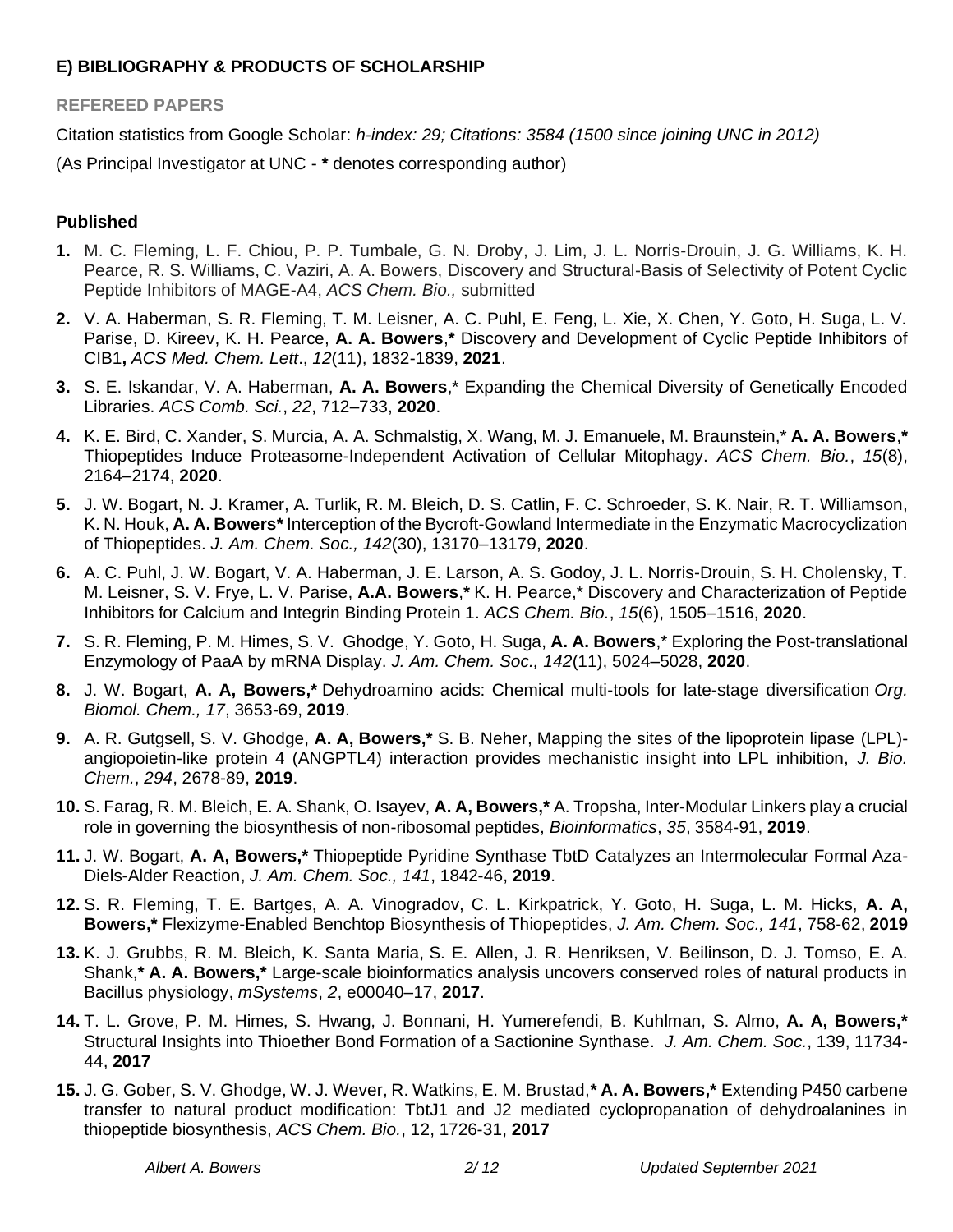- **16.** X. Wang, A. Arceci, K. E. Bird, C. A. Mills, R. Choudhury, J. L. Kernan, C. Zhou, V.L. Bae-Jump, **A. A. Bowers**, M. J. Emanuele**\***, VprBP/DCAF1 Regulates the Degradation and Non-proteolytic Activation of the Cell Cycle Transcription Factor FoxM1, *Mol. Cell Biol.*, 37, 1-15, **2017**
- **17.** L. Lauinger, J. Li, I. Cemel, N. Ha, Y. Zhang, P. Merkl, S. Obermeyer, N. Stankovic-Valentin, T. Schafmeier, W. J. Wever, **A. Bowers**, K. Carter, A. Palmer, H. Tschochner, F. Melchior, R. Deshaies, A. Diernfellner, The dithiolopyrrolone thiolutin is a zinc chelator that inhibits the proteasomal de-ubiquitinase RPN11 and other JAMM metalloproteases, *Nat. Chem. Biol.,* 13, 709-14, **2017**
- **18.** W. J. Wever, J. W. Bogart, **A. A. Bowers\*,** Identification of Pyridine Synthase Recognition Sequences Allows Modular Solid-Phase Route to Thiopeptide Variants. *J. Am. Chem Soc.***,** 138, 13461–4, **2016**
- **19.** P. M. Himes, S. E. Allen, S. Hwang, **A. A. Bowers\***, Production of Sactipeptides in *Escherichia coli*: Probing the Substrate Promiscuity of Subtilosin A Biosynthesis, *ACS Chem. Biol.,* 11, 1737-44, **2016**
- **20.** S. V. Ghodge, K. A. Biernat, S. J. Basset, M. R. Redinbo, **A. A. Bowers\*,** Post-Translational Claisen Condensation and Decarboxylation en Route to Bicyclic Core of Pantocin A, *J. Am. Chem. Soc.,* 138, 5487- 90, **2016**
- **21.** S. E. Allen, N. V. Dokholyan, **A. A. Bowers\***, Dynamic docking of conformationally constrained macrocycles: methods and applications, *ACS Chem. Biol.,* 11, 10-24, **2015**
- **22.** W. J. Wever, J. W. Bogart, J. A. Bacile, A. N. Chan, F. C. Schroeder, and **A. A. Bowers\*,** Chemoenzymatic Synthesis of Thiazolyl Peptide Natural Products Featuring an Enzyme-Catalyzed Formal [4+2] Cycloaddition, *J. Am. Chem. Soc.,* 137, 3494-7, **2015**
- **23.** M. J. Powers, E. Sanabria-Valentin, **A. A. Bowers**, E. A. Shank,**\*** Inhibition of Cell Differentiation in *Bacillus Subtilis* by *Pseudomonas protegens*, *J. Bacteriol.*, 197, 2129-38, **2015**
- **24.** Z. D. Dunn, W. J. Wever, N. J. Economou, **A. A. Bowers**, and B. Li,**\*** Enzymatic Basis of 'Hybridity' in Thiomarinol Biosynthesis, *Angew. Chem. Int. Ed.,* 54, 5137-41, **2015**
- **25.** R. M. Bleich, J. D. Watrous, P. C. Dorrestein, **A. A. Bowers**, E. A. Shank,**\*** Thiopeptide antibiotics stimulate biofilm formation in *Bacillus subtilis, Proc. Nat. Acad. Sci. USA,* 112, 3086-91, **2015**
- **26.** X. Du, D. Wojtowicz, **A. A. Bowers**, D. Levens, C. Benham, and T. M. Przytycka,**\*** Genome-wide distribution of non-B DNA motifs is shaped by operon structure and suggests transcriptional importance of non-B DNA structures in *Escherichia coli*, *Nuc. Acid. Res.*, 41, 5965-77, **2013**
- **27.** W. Wever, M. A. Cinelli, **A. A. Bowers\***, Visible Light Mediated Activation and O-Glycosylation of Thioglycosides*, Org. Lett.,* 15, 30-3, **2013**
- **28.** Arnison, P. *et al.*, Ribosomally Synthesized and Post-Translationally Modified Peptide Natural Products: Overview and Recommendations for a Universal Nomenclature, *Nat. Prod. Rep.*, 30, 108-60, **2013**
- **29. A. A. Bowers\*,** Preparation of natural product-like cyclic peptide libraries, *MedChemCom*, 3, 905 **2012**
- (From Graduate and Postdoctoral Research)
- **30.** B. Li, W. Wever, C. T. Walsh, and **A. A. Bowers**, Dithiolopyrrolones: Biosynthesis, Synthesis, and Activity of a Unique Class of Disulfide-Containing Natural Products, *Nat. Prod. Rep.*, 31, 905-23, **2014**
- **31.** J. M. Guerra-Bubb, **A. A. Bowers**, W. B. Smith, R. Paranal, G. Estiu, O. Wiest, J. E. Bradner, R. M. Williams, Synthesis and HDAC inhibitory activity of isosteric thiazoline-oxazole largazole analogs, *Bioorg. Med. Chem. Lett.*, 23, 6025-8, **2013**
- **32. A. A. Bowers**, M. G. Acker, T. S. Young, and C. T. Walsh, Generation of Thiocillin Ring Size Variants by Prepeptide Gene Replacement and In Vivo Processing by *Bacillus cereus, J. Am. Chem. Soc.*, 134, 10313-6, **2012**
- **33.** B. Li, R. R. Forseth, **A. A. Bowers**, F. C. Schroeder, C. T. Walsh, A Backup Plan for Self-protection: S-Methylation of Holomycin Biosynthetic Intermediates in *Streptomyces clavuligerus*, *ChemBioChem*, 13, 2521- 6, **2012**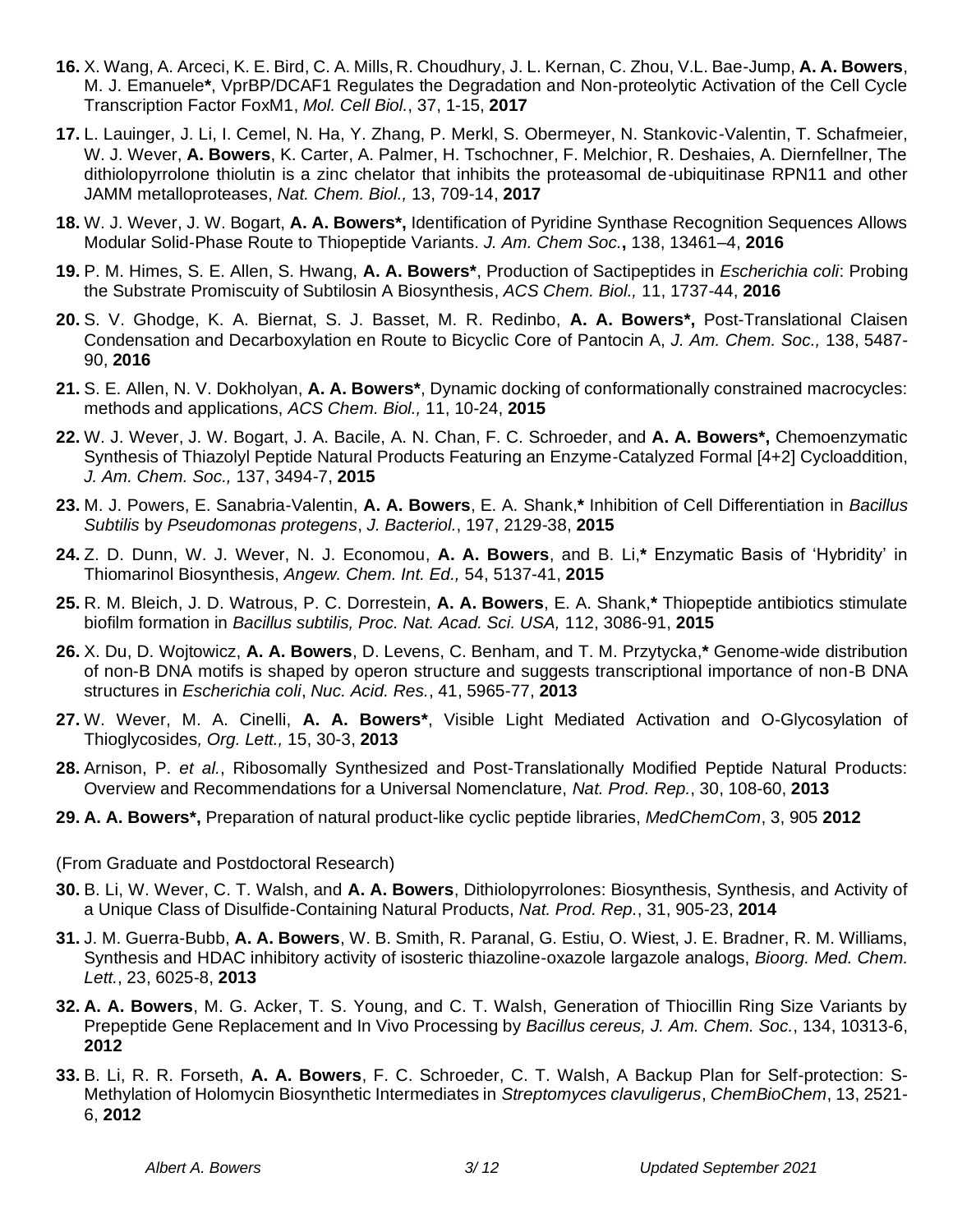- **34.** C. T. Walsh, M. G. Acker, **A. A. Bowers**, Thiazolyl peptide antibiotic biosynthesis: a cascade of posttranslational modifications on ribosomal nascent proteins, *J. Biol. Chem.*, **2010**, *285*, 27525-31
- **35. A. A. Bowers**, C. T. Walsh, M. G. Acker, Genetic Interception and Structural Characterization of Thiopeptide Cyclization Precursors from Bacillus cereus*, J. Am. Chem. Soc.*, 132, 12182-4, **2010**
- **36. A. A. Bowers**, M. G. Acker, C. T. Walsh, In vivo Manipulation of Thiocillin: Structure, Conformation, and Activity of Heterocycle Substitution Mutants*, J. Am. Chem. Soc.*, 132, 7319-27, **2010**
- **37.** M. G. Acker, **A. A. Bowers**, C. T. Walsh, Generation of Thiocillin Variants by Prepeptide Gene Replacement and In Vivo Processing by *B. cereus, J. Am. Chem. Soc.*, 131, 17563-5, **2009**
- **38.** T. L. Newkirk, **A. A. Bowers**, R. M. Williams, Discovery, biological activity, synthesis and potential therapeutic utility of naturally occurring histone deacetylase inhibitors, *Nat. Prod. Rep.*, 26, 1293-320, **2009**
- **39.** D. Crich, K. Sasaki, M. Sardar, **A. A. Bowers**, One-Pot Syntheses of Dissymmetric Diamides Based on the Chemistry of Cyclic Monothioanhydrides. Scope, Limitations, and Application to the Synthesis of Glycopeptides*, J. Org. Chem.*, 74, 3886-93, **2009**
- **40. A. A. Bowers**, N. West, T. Newkirk, A. Troutman-Youngman, S. L. Schreiber, O. Wiest, J. E. Bradner, R. M. Williams, Synthesis and HDAC Inhibitory Activity of Largazole Analogs: Alteration of the Zinc-Binding Domain and Macrocyclic Scaffold*. Org. Lett.*, 11, 1301-4, **2009**
- **41. A. A. Bowers**, T. Greshock, N. West, G. Estiu, S. L. Schreiber, O. Wiest, R. M. Williams, J. E. Bradner, Synthesis & Conformation-Activity Relationships of Peptide Isosteres of FK228 & Largazole*. J. Am. Chem. Soc.*, 131, 2900-5, **2009**
- **42. A. A. Bowers**, N. West, J. Taunton, S. L. Schreiber, J. E. Bradner, R. M. Williams, The Total Synthesis and Biological Mode of Action of Largazole: A Potent Class I Histone Deacetylase (HDAC) Inhibitor*. J. Am. Chem. Soc.*, 130, 11219-22, **2008**
- **43.** D. Crich, **A. A. Bowers**, Cyclic Thioanhydrides: Linchpins for Multicomponent Coupling Reactions Based on the Reaction of Thioacids with Electron-Deficient Sulfonamides and Azides, *Org. Lett.*, 9, 5323-5, **2007**
- **44.** D. Crich, D. Grant, **A. A. Bowers**, Heterobivalent Library Expansion by "Living Radical" Processes. Thiocarbonyl Addition Elimination, and Nitroxide-Based Reactions with Fluorous Deconvolution, *J. Am. Chem. Soc.*, 129, 12106-7, **2007**
- **45.** T. Nokami, A. Shibuya, H. Tsuyama, **A. A. Bowers**, D. Crich, S. Suga, J-I. Yoshida, Electrochemical Generation of Glycosyl Triflates. *J. Am. Chem. Soc.* 129, 10922-8, **2007**
- **46.** D. Crich, C. M. Pedersen, **A. A. Bowers**, D. J. Wink, Does Conformational Restriction Influence Stereoselectivity in the Formation of Arabinofuranosides? The 3,5-Di-O-benzylidene and 3,5-Di-O(di-tertbutylsilylene)-2-O-benzylarabinofuranosides as Glycosyl Donors*, J. Org. Chem.*, 72, 1553-65, **2007**
- **47.** D. Crich, **A. A. Bowers**, Synthesis of a β-(1→3)-D-Rhamnotetraose by a One-Pot, Multiple Radical Fragmentation*, Org. Lett,* 8, 4327-30, **2006**
- **48.** D. Crich, **A. A Bowers**, 4,6-O-[1-Cyano-2-(2-iodophenyl)ethylidene] Acetals. Improved Second Generation Acetals for the Stereoselective Formation of β-D-Mannopyranosides and Regioselective Reductive Radical Fragmentation to β-D-Rhamnopyranosides. Scope and Limitations. *J. Org. Chem.* 71, 3452-63, **2006**
- **49.** D. Crich, Q. Yao, **A. A. Bowers**, On the regioselectivity of the Hanessian-Hullar reaction in 4,6-O-benzylidene protected galactopyranosides. *Carbohydrate Res.*, 341, 1748-52, **2006**

#### **INVITED HIGHLIGHTS AND COMMENTARIES**

- **1. A. A. Bowers\*,** Enzymology: The substrate lends a hand, *Nat. Chem. Bio.*, 14, 907-8 **2018**
- **2. A. A. Bowers\*,** Biosynthesis: Methylating mushrooms, *Nat. Chem. Bio.*, 13, 821-2 **2017**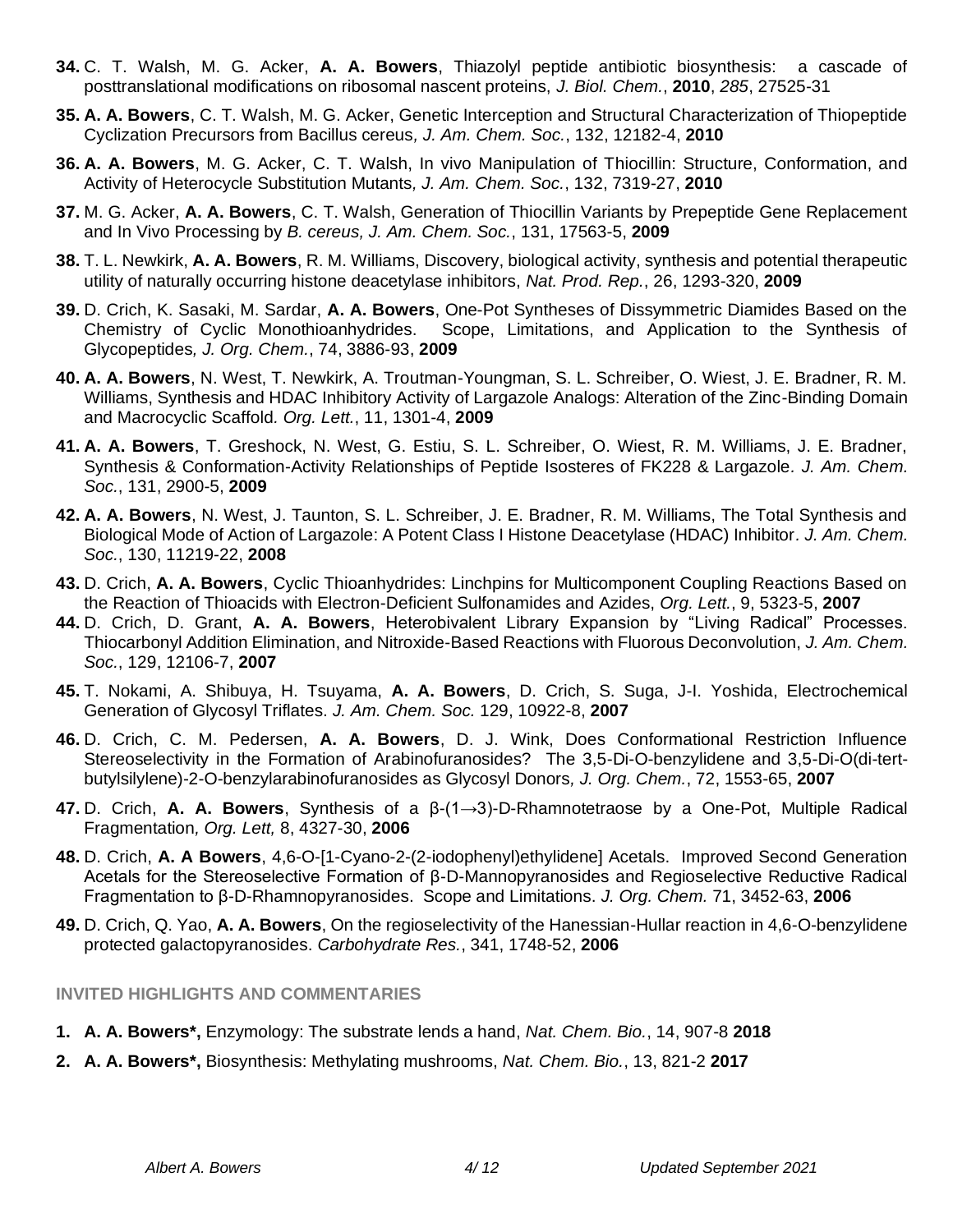### **BOOKS AND CHAPTERS**

- D. Crich, **A. A. Bowers**, "Sulfoxides, Sulfimides, and Sulfones" in *Handbook of Chemical Glycosylation*, ed. A. Demchenko, Wiley-VCH, Weinheim, Germany, **2008**, 303-328
- W. Kantlehner, **A. A. Bowers**. *t*-Butoxybis(dimethylamino)methane, *Encyclopedia of Reagents for Organic Synthesis* [*Online* (*e*EROS)], eds. R. M. Coates and S. E. Denmark, John Wiley & Sons, Ltd

### **INVITED ORAL PRESENTATIONS AT MEETINGS AND CONFERENCES**

- **1.** "Improving Enzymatic Efficiency through Designer Incorporation of a Substrate Recognition Domain," 27<sup>th</sup> Enzyme Mechanisms Conference, Tuscon, AZ, January 2-6, 2022
- **2.** "Exploring post-translational enzymology by mRNA display," PacifiChem 2021, December 16-21, 2021.
- **3.** "P450-mediated non-natural cyclopropanation of dehydroalanine-containing natural products," PacifiChem 2021, December 16-21, 2021.
- **4.** "Flexizyme-Enabled Benchtop Biosynthesis of Thiopeptides," Society for Industrial Microbiology and Biotechnology Annual Meeting and Exhibition, Washington, DC, July 21-24, 2019
- **5.** "Chemoenzymatic Platforms for the Discovery of New Peptide Therapeutics," 18th Tateshina Conference on Organic Chemistry, Nagano, Japan, November 9-11, 2018
- **6.** "Chemoenzymatic Platforms for the Discovery of New Peptide Therapeutics," Keynote Speaker, Great Lakes Natural Products, Kingston, ON, May 5-6, 2018
- **7.** "Chemoenzymatic Platforms for the Discovery of New Peptide Therapeutics," Greater Atlanta Chemical Biology Symposium, Atlanta, GA, April 21, 2018.
- **8.** "Kinetic Insights into the Mechanisms of Thiopepetide Pyridine Synthases," Southeast Enzymes Conference, Atlanta, GA, April 7, 2018.
- **9.** "Chemoenzymatic Platforms for the Discovery of New Peptide Therapeutics," Enzymes, Co-Enzymes, & Metabolic Pathways Gordon Research Conference, Waterville Valley, NH, July 16-21, 2017.
- **10.** "Chemoenzymatic Platforms for the Discovery of New Peptide Therapeutics," High-Throughput Chemistry & Chemical Biology Gordon Research Conference, New London, NH, June 25-30, 2017.
- **11.** "Chemoenzymatic Platforms for the Discovery of New Peptide Therapeutics," American Peptide Symposium, Whistler, BC, June 17 – 22, 2017
- **12.** "Chemoenzymatic Platforms for the Discovery of New Peptide Therapeutics," 9th US-Japan Seminar on Biosynthesis of Natural Products, Los Angeles, CA, May 30 - June 4, 2017
- **13.** "Chemoenzymatic Platforms for the Discovery of New Peptide Therapeutics," Directing Biosynthesis V, Warwick, UK, March 23, 2017
- **14.** "Chemoenzymatic Platforms for the Discovery of New Peptide Therapeutics," 2nd Japan-US Seminar on Biosynthesis of Natural Products for Young Researchers, Tokyo, Japan, March 4-5, 2017
- **15.** "Chemoenzymatic Platforms for the Discovery of New Peptide Therapeutics," Boulder Peptide Symposium, Boulder, CO, September 27, 2016
- **16.** "Chemoenzymatic Synthesis of Thiazolyl Peptide Natural Products Featuring an Enzyme-Catalyzed Formal [4+2] Cycloaddition," Gordon Research Conference in Enzymes, Coenzymes, and Metabollic Pathways, Waterville Valley, NH, July 12-17, 2015.
- **17.** "Harnessing Biosynthetic Pathways," University of North Carolina Board of Visitors, Chapel Hill, NC, November 19, 2014
- **18.** "Harnessing the Evolvability of Peptide-Derived Natural Products to Target Oncogenic Transcription Factor FoxM1," American Association of Colleges of Pharmacy (AACP) Annual Meeting, Grapevine, TX, July 26-30, 2014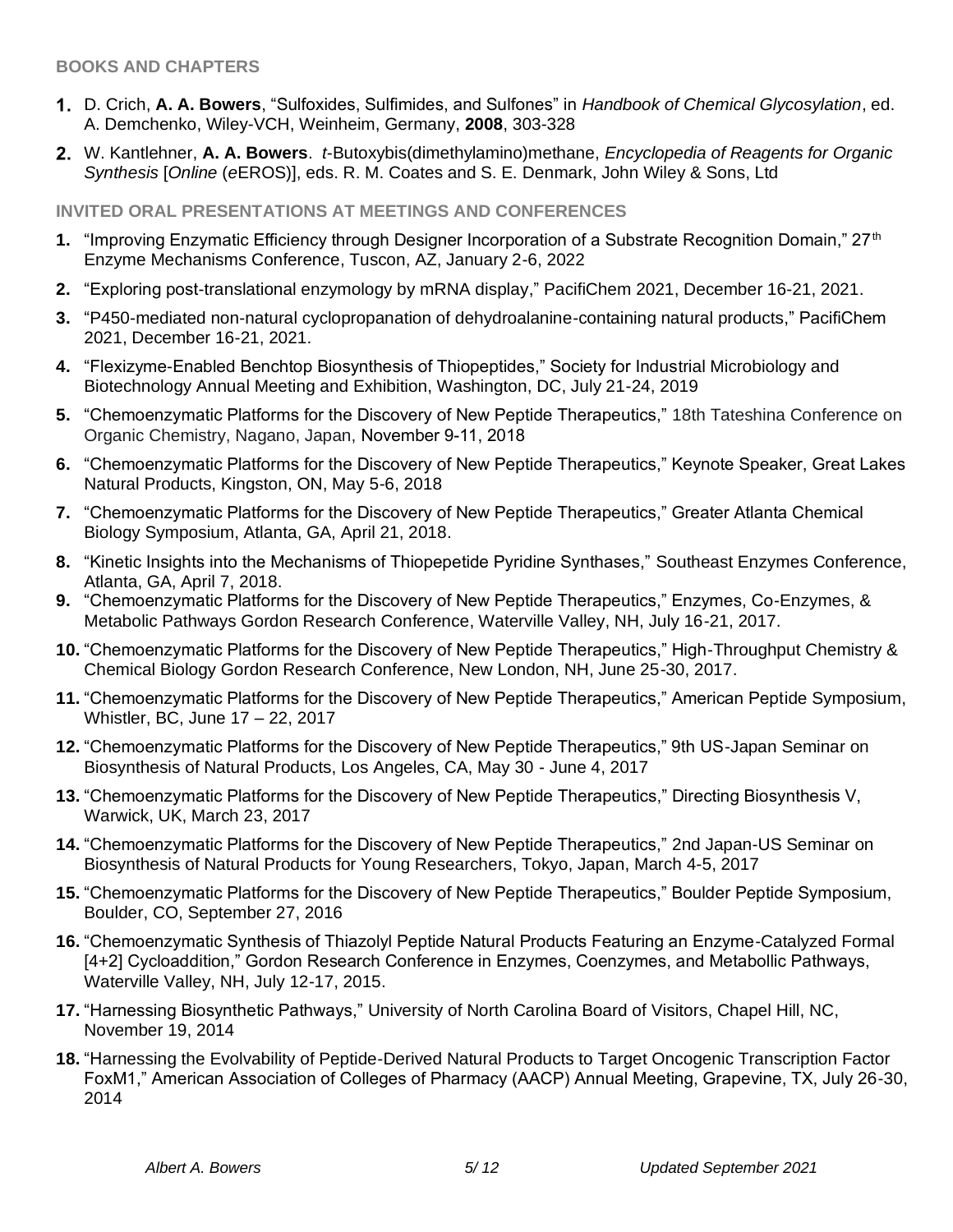- **19.** "Genome Mining in Bacilli: Connecting New Biosynthetic Pathways with Phenotypes." Society for Industrial Microbiology and Biotechnology Annual Meeting and Exhibition, St. Louis, MO, July 20-24, 2014.
- **20.** "Bacterially-Encoded, Post-Translationally Modified Peptidomimetics for Drug Discovery," High-Throughput Chemistry and Chemical Biology Gordon Research Conference, New London, NH, June 2-7, 2014
- **21.** "Total Synthesis and Biological Mode of Action of Macrocyclic Histone Deacetylase Inhibitors." Discovery on Target, Boston, MA, November 2, 2009

**INVITED ORAL PRESENTATIONS AT UNIVERSITIES, COLLEGES, AND RESEARCH LABORATORIES**

- **1.** Georgia Institute of Technology, Department of Chemistry and Biochemistry, Atlanta, GA, September 23, 2020
- **2.** Vanderbilt University, Department of Chemistry, Nashville, TN, March 6, 2019
- **3.** University of Hokkaido, Sapporo, Japan, November 15, 2018
- **4.** University of Tokyo, Tokyo, Japan, November 13, 2018
- **5.** University of Shizuoka, Shizuoka, Japan, November 8, 2018
- **6.** National Institute of Advanced Industrial Science and Technology (AIST), Tsukuba, Japan, November 7, 2018
- **7.** Queen's University, Department of Chemistry, May 7, 2018
- **8.** North Carolina State University, Department of Chemistry, November 21, 2017
- **9.** University of Alberta, Department of Chemistry, September 5, 2017
- **10.** Cornell University, Department of Chemistry, July 31, 2017
- **11.** University of Minnesota, St. Paul, MN, Department of Chemistry, April 22, 2017
- **12.** University of Washington, Seattle, WA, April 18, 2017
- **13.** New York University, Department of Chemistry, April 8, 2017
- **14.** The Scripps Research Institute, Department of Chemistry, March 14, 2017
- **15.** University of California at San Diego, Department of Chemistry, March 13, 2017
- **16.** Stanford University, Department of Chemistry, March 8, 2017
- **17.** Vanderbilt University, Department of Chemistry, Nashville, TN, February 27, 2017
- **18.** University of Illinois at Chicago, Department of Chemistry, February 21, 2017
- **19.** University of Illinois at Urbana-Champaign, Department of Chemistry, February 20, 2017
- **20.** University of Florida, Department of Chemistry, Gainesville, FL, October 28, 2016
- **21.** Duke University, Department of Chemistry, October 20, 2016
- **22.** Wayne State University, Department of Chemistry, September 20, 2016
- **23.** Western Carolina University, Department of Chemistry, February 12, 2016
- **24.** East Carolina University, Department of Chemistry, November 22, 2013
- **25.** North Carolina Agricultural & Technical State University, Department of Chemistry, February 21, 2013

### **F) TEACHING ACTIVITIES**

#### **LECTURES**

Year Course name Course No. Lectures Enrolled Course type Eval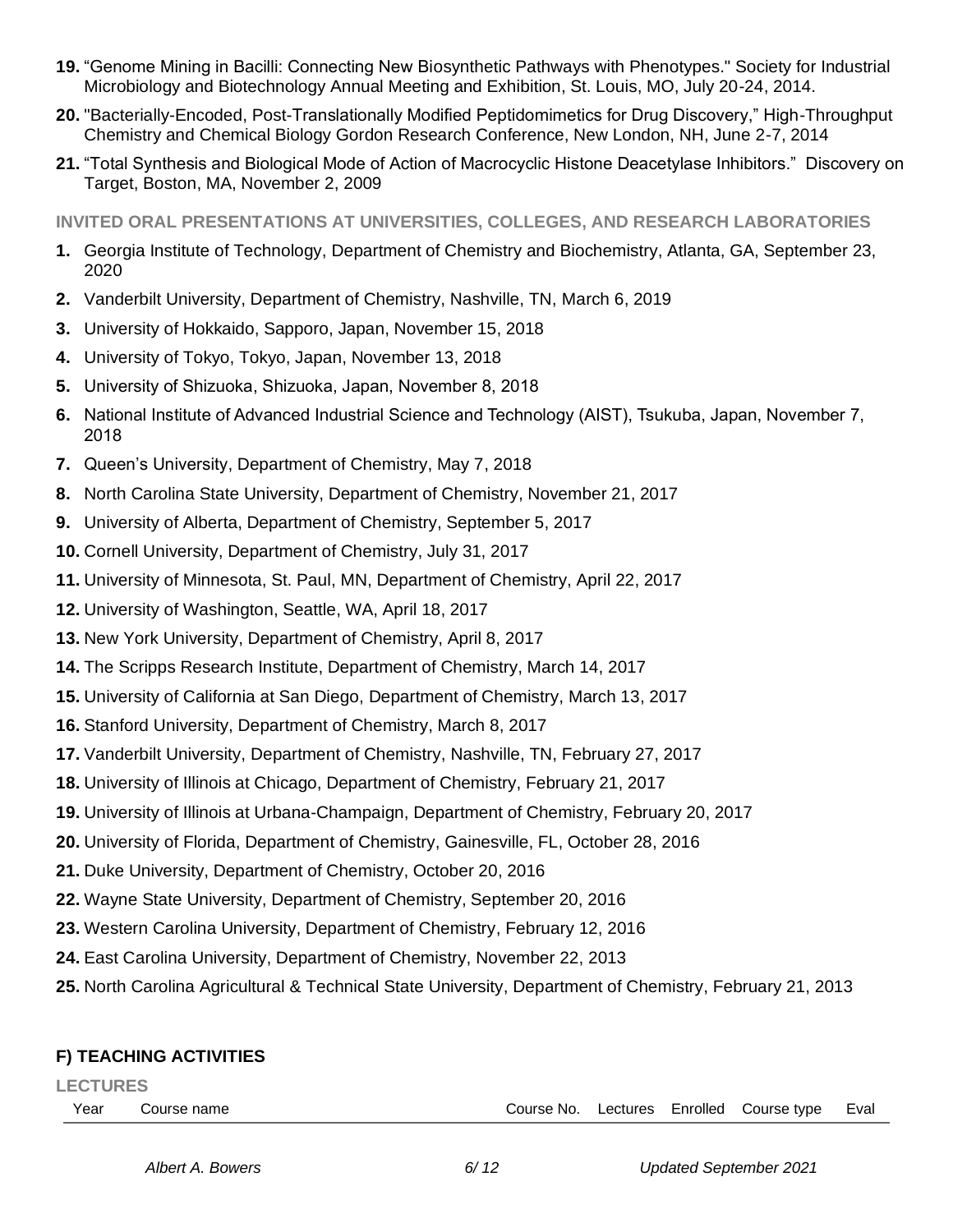| 2013 S            | Pharmaceutical Biochemistry II                     | <b>PHCY 422</b> | 5                         | 172            | Professional | 2.92                     |
|-------------------|----------------------------------------------------|-----------------|---------------------------|----------------|--------------|--------------------------|
| 2013 S            | Biochemical Foundations of Chemical Biology        | <b>CBMC 804</b> | $\overline{c}$            | 5              | Graduate     | $\overline{\phantom{a}}$ |
| 2013 S            | <b>Chemical Biology</b>                            | <b>CHEM 730</b> | $\overline{2}$            | $9$            | Graduate     | N/A                      |
| 2013 F            | Medicinal Chemistry I - Course Director            | <b>PHCY 423</b> | 14                        | 172            | Professional | 4.02                     |
| 2014 S            | <b>Pharmaceutical Biochemistry II</b>              | <b>PHCY 422</b> | $\overline{5}$            | 162            | Professional | 3.40                     |
| 2014 S            | <b>Biochemical Foundations of Chemical Biology</b> | <b>CBMC 804</b> | $\overline{2}$            |                | Graduate     | 4.29                     |
| 2014 F            | Medicinal Chemistry I - Course Director            | <b>PHCY 423</b> | 14                        | 162            | Professional | 4.04                     |
| 2014 F            | Macromolecular Structure and Function              | <b>CHEM 732</b> | 3                         | 9              | Graduate     | N/A                      |
| 2015 S            | <b>Pharmaceutical Biochemistry II</b>              | <b>PHCY 422</b> | $\sqrt{5}$                | 158            | Professional | 3.05                     |
| 2015 S            | <b>Biochemical Foundations of Chemical Biology</b> | <b>CBMC 804</b> | 3                         | 6              | Graduate     | 4.52                     |
| 2015 F            | Pharmacy Bridging Course - Organic Module          | <b>PBC 500</b>  | $\,6$                     | 156            | Professional | 4.25                     |
| 2015 F            | Medicinal Chemistry I - Course Director            | <b>PHCY 423</b> | 14                        | 158            | Professional | 4.38                     |
| 2015 F            | Molecular Foundations of Chemical Biology          | <b>CBMC 807</b> | 5                         | 13             | Graduate     | 3.89                     |
| 2015 F            | Seminars in Chemical Biology - Course Director     | <b>PHRS 899</b> | 15                        | 23             | Graduate     | N/A                      |
| 2016 S            | <b>Biochemical Foundations of Chemical Biology</b> | <b>CBMC 804</b> | 3                         | $\overline{7}$ | Graduate     | 4.33                     |
| 2016 S            | Seminars in Chemical Biology - Course Director     | <b>PHRS 899</b> | 15                        | 22             | Graduate     | N/A                      |
| 2016 F            | Pharmacy Bridging Course - Organic Module          | <b>PBC 500</b>  | 6                         | 142            | Professional | 4.41                     |
| 2016 F            | Molecular Foundations of Chemical Biology          | <b>CBMC 807</b> | 3                         | 14             | Graduate     | 4.64                     |
| 2016 F            | Seminars in Chemical Biology - Course Director     | <b>PHRS 899</b> | 15                        | 21             | Graduate     | N/A                      |
| 2017 <sub>S</sub> | <b>Biochemical Foundations of Chemical Biology</b> | <b>CBMC 804</b> | 3                         | 6              | Graduate     | 4.20                     |
| 2017 <sub>S</sub> | Seminars in Chemical Biology - Course Director     | <b>PHRS 899</b> | 15                        | 19             | Graduate     | N/A                      |
| 2017 F            | Pharmacy Bridging Course - Organic Module          | <b>PBC 500</b>  | 6                         | 156            | Professional | 4.39                     |
| 2017 F            | Seminars in Chemical Biology - Course Director     | <b>PHRS 899</b> | 15                        | 24             | Graduate     | N/A                      |
| 2017 F            | Molecular Foundations of Chemical Biology          | <b>CBMC 807</b> | 3                         | 17             | Graduate     | 4.79                     |
| 2018 S            | Seminars in Chemical Biology - Course Director     | <b>PHRS 899</b> | 15                        | 23             | Graduate     | N/A                      |
| 2018 <sub>S</sub> | <b>Biochemical Foundations of Chemical Biology</b> | <b>CBMC 804</b> | 3                         | 10             | Graduate     | 4.80                     |
| 2018 <sub>S</sub> | Metabolic Chemistry & Cellular Regulatory Networks | <b>CHEM 432</b> | $\mathfrak{S}$            | 72             | Undergrad    | N/A                      |
| 2018 F            | Pharmacy Bridging Course - Organic Module          | <b>PBC 500</b>  | 6                         | 145            | Professional | 4.58                     |
| 2018 F            | Seminars in Chemical Biology - Course Director     | <b>PHRS 899</b> | 15                        | 31             | Graduate     | N/A                      |
| 2018 F            | Molecular Foundations of Chemical Biology          | <b>CBMC 807</b> | 3                         | 8              | Graduate     | 4.63                     |
| 2019 S            | Seminars in Chemical Biology - Course Director     | <b>PHRS 899</b> | 15                        | 27             | Graduate     | N/A                      |
| 2019 S            | <b>Biochemical Foundations of Chemical Biology</b> | <b>CBMC 804</b> | 3                         | 12             | Graduate     | N/A                      |
| 2019 S            | Metabolic Chemistry & Cellular Regulatory Networks | <b>CHEM 432</b> | $\ensuremath{\mathsf{3}}$ | 86             | Undergrad    | N/A                      |
| 2019 F            | Pharmacy Bridging Course - Organic Module          | <b>PBC 500</b>  | 6                         | 136            | Professional | 4.28                     |
| 2019 F            | Molecular Foundations of Chemical Biology          | <b>CBMC 807</b> | $\overline{4}$            | 15             | Graduate     | 4.93                     |
| 2020 S            | <b>Biochemical Foundations of Chemical Biology</b> | <b>CBMC 804</b> | 3                         | 11             | Graduate     | 4.55                     |
| 2020 F            | Pharmacy Bridging Course - Organic Module          | <b>PBC 500</b>  | $\,6$                     | 124            | Professional | 4.37                     |
| 2020 F            | Molecular Foundations of Chemical Biology          | <b>CBMC 807</b> | $\overline{\mathbf{4}}$   | 12             | Graduate     | 4.33                     |

### **CURRENT GRADUATE STUDENTS**

- **1.** Victoria A. Haberman, since 2018 B.S. Clemson University
- **2.** Matthew C. Fleming, since 2018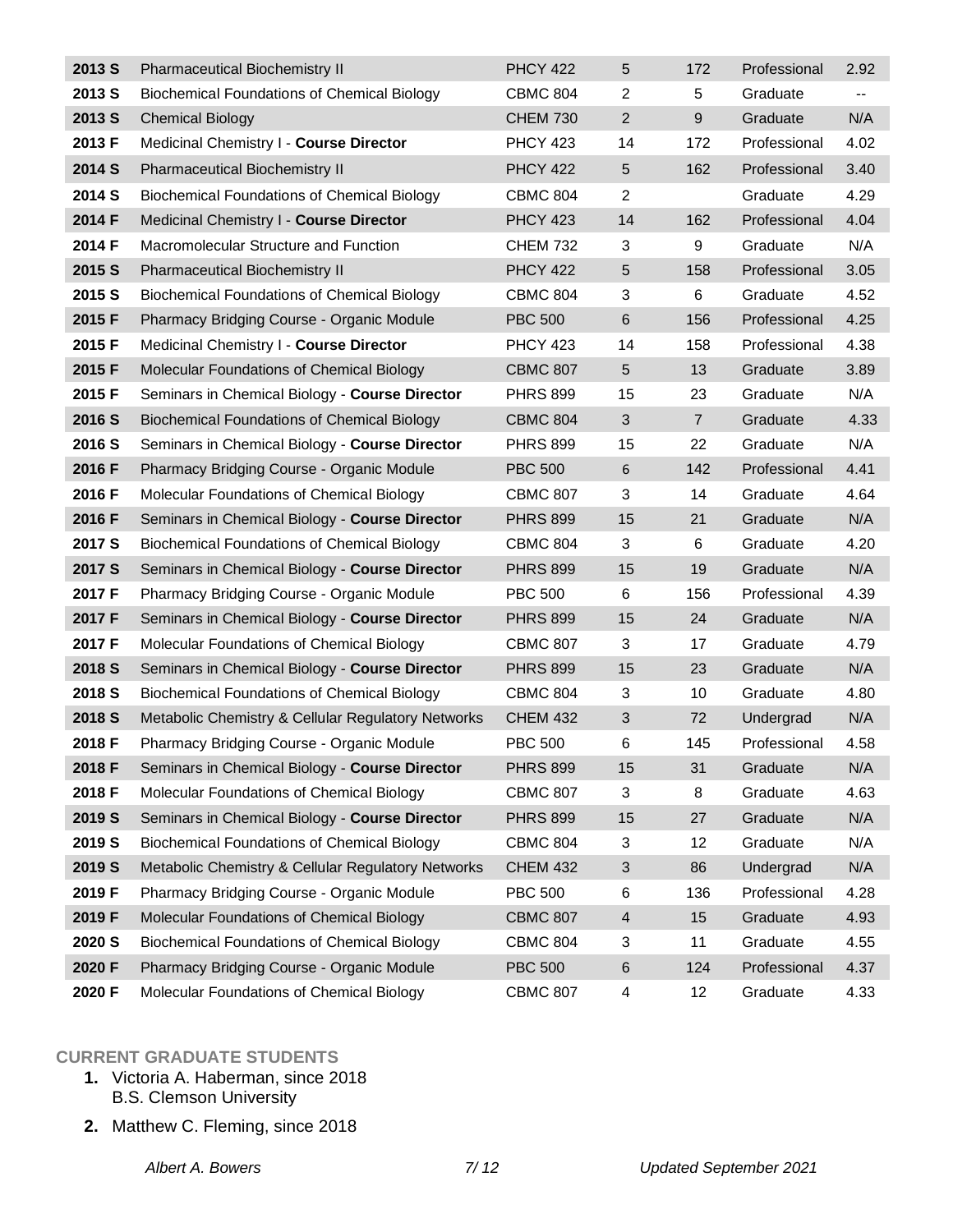B.S. Pepperdine University

- **3.** Sabrina Iskandar, since 2019 B.S. Emory University
- **4.** Matthew M. Bowler, since 2019 B.S. Salisbury University
- **5.** Jarrett M. Pelton, since 2020 B.S. St. John Fisher College

### **FORMER GRADUATE STUDENTS**

- **1.** Steven R. Fleming, Ph.D. 2020 B.S. Pepperdine University Thesis: "Biochemical Methods for Preparation and Study of Peptide Natural Product Libraries" Current Position: Postdoctoral fellow, Northwestern University (Michael C. Jewett)
- **2.** Kelly E. Bird, Ph.D. 2020 B.S. Washington College Thesis: "Investigation of Thiopeptide Mechanism of Action for the Development of Thiopeptide Therapeutics" Current Position: Scientist, KBI, BioPharma, Durham, NC
- **3.** Jonathan W. Bogart, Ph.D. 2019 B.S. University Wisconsin at Milwaukee Thesis: "Chemoenzymatic Platform for the Discovery of Thiopeptide Therapeutics" Current Position: Postdoctoral fellow, University of Illinois at Urbana-Champaign (Martin D. Burke)
- **4.** Rachel M. Bleich, Ph. D. 2017 B.S. Western Carolina University Thesis: "Bacillus as a Heterologous Platform for Peptide Drug Discovery" Current Position: Assistant Professor, Dept. of Biology, Appalachian State University, Boone, NC
- **5.** Paul M. Himes, Ph. D. 2017 B.S. Rose Hulman Institute of Technology Thesis: "Studies Toward Understanding the Biosynthesis of Sactipeptides and the Creation of Peptide Natural Product Libraries Through mRNA Display" Current Position: Scientist I, Sanofi, Framingham, MA
- **6.** Walter J. Wever, Ph. D. 2016 B.S., M.S. Texas Tech University Thesis: " Studies Toward the Chemoenzymatic Synthesis of Thiopeptides and Thiomarinol and Visible Light Catalyzed *O*-Glycosylation of Thioglycosides" Current Position: Scientist II, Ferring Pharmaceuticals, San Francisco, CA

## **FORMER POSTDOCTORAL SCHOLARS**

- **1.** Dr. Nicholas J. Kramer, 2018-2020 Ph.D.: Florida State University (PI: Gregory Dudley) Current Position: Research Scientist, Sterling Pharma Solutions, Cary, NC
- **2.** Dr. Swapnil Ghodge, since 2015 Ph.D.: Texas A & M University (PI: Frank Raushel) Current Position: Senior Scientist, Genentech, San Francisco, CA
- **3.** Dr. Scott E. Allen, 2013 2016 Ph.D.: University of Pennsylvania (PI: Marisa Kozlowski) Current Position: Patent Agent, Riverside Law LLP, Wayne, PA
- **4.** Dr. Nicoleta J. Economou, 2013 Ph.D.: Drexel School of Medicine (PI: Patrick Loll)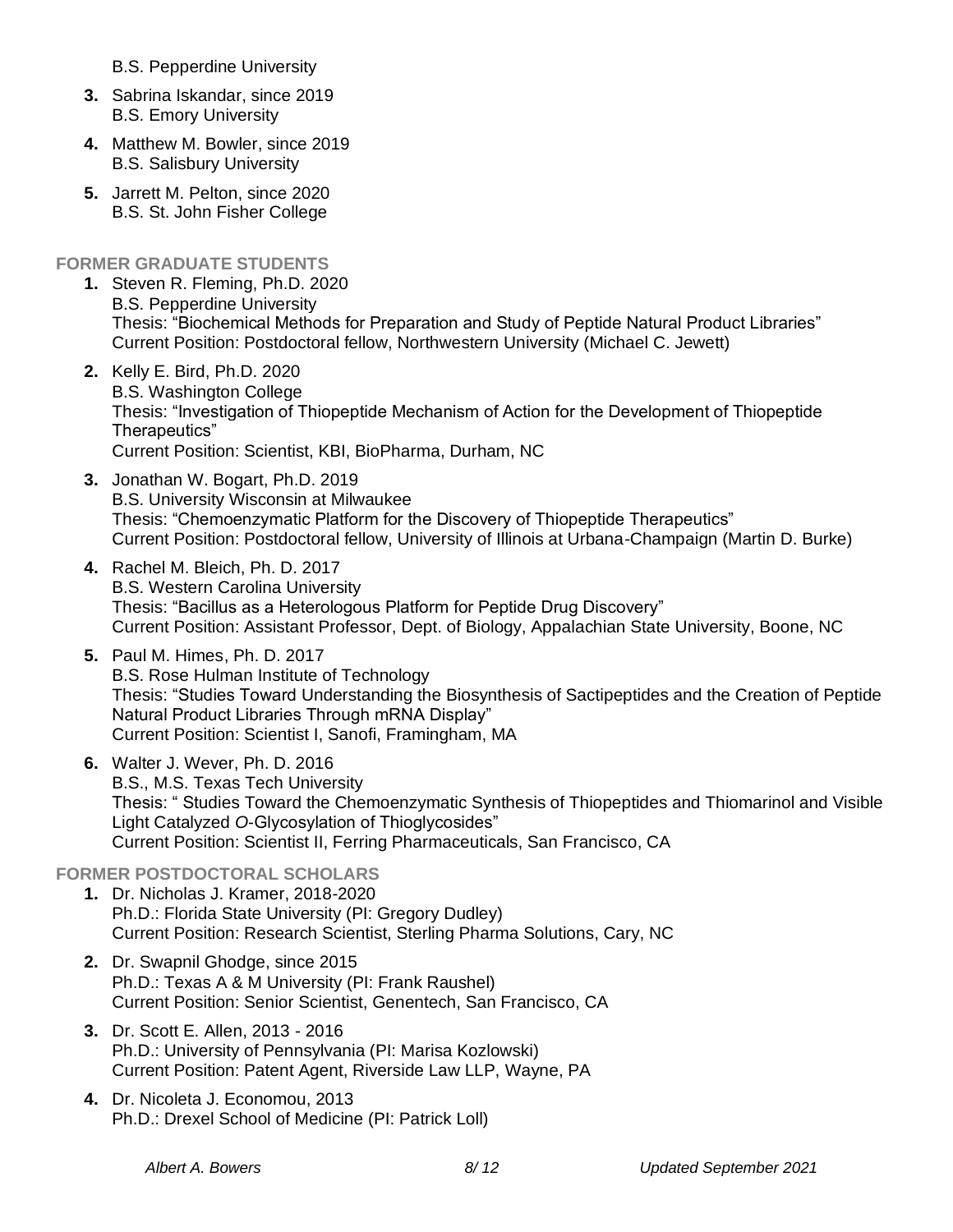Current Position: Clinical Analytics Manager, BeiGene, Cambridge, MA

**5.** Dr. Maris A. Cinelli, 2012 Ph.D.: Purdue University (PI: Mark Cushman) Current Position: Senior Researcher, Michigan State University, East Lansing, MI

### **FORMER UNDERGRADUATE STUDENTS**

- **1.** Alex Yankalunas, Chemistry, Class of 2019 Awards: Summer Undergraduate Research Fellowship
- **2.** Braxton Lee Cline, Chemistry, Class of 2018 Awards: Summer Undergraduate Research Fellowship Current Position: Pharm.D. Student, UNC Chapel Hill
- **3.** Sungwon Hwang, B.S. Chemistry, UNC-Chapel Hill, 2017 Awards: Summer Undergraduate Research Fellowship Current Position: Graduate Student, Biochemistry, University of Toronto
- **4.** Caitlin Lee, B.S. Chemistry, UNC-Chapel Hill, 2017
- **5.** Christopher B. Mcguirk, B.S. Biology, UNC-Chapel Hill, 2016 Current Position: Medical student, New York, N.Y.
- **6.** Sarah Jane Bassett, B.S. Chemistry, UNC-Chapel Hill, 2015 Awards: Summer Undergraduate Research Fellowship, NSF Graduate Research Fellowship Current Position: Graduate Student, Jamison Lab, Massachusetts Institute of Technology
- **7.** Kevin Love, B.S. Chemistry, UNC-Chapel Hill, 2014 Current Position: Consultant, Avalere Health, Washington D.C.
- **8.** Jofiel Veras, B.S. Chemistry, Temple University, 2014 Current Position: Pharmacy Technician, Cigna, Horsham, PA

**FORMER HIGH SCHOOL STUDENTS**

- **1.** Kelly Zhang, North Carolina School of Science and Mathematics, Class of 2016 Current: Math major, Duke University
- **2.** Corbin Bryan, North Carolina School of Science and Mathematics, Class of 2017 Current: Chemistry major, UNC-Chapel Hill

### **F) GRANTS**

#### **ONGOING GRANT SUPPORT**

| Source of Support:<br>Principal Investigator:<br><b>Total Direct Funding:</b><br><b>Total Period of Support:</b><br>Project Title: | NIH/NIGMS: Maximizing Investigators' Research Award (R35)<br>A. Bowers (sole PI)<br>\$1,250,000<br>09/05/17-09/04/22<br>Chemoenzymatic Synthesis, Mode of Action and Evolution of Natural<br><b>Product-based Macrocycles</b> |
|------------------------------------------------------------------------------------------------------------------------------------|-------------------------------------------------------------------------------------------------------------------------------------------------------------------------------------------------------------------------------|
| Source of Support:                                                                                                                 | UNC Lineberger Comprehensive Cancer Center Pilot Grant                                                                                                                                                                        |
| Principal Investigator(s):                                                                                                         | C. Pecot, A. Bowers                                                                                                                                                                                                           |
| <b>Total Direct Funding:</b>                                                                                                       | \$200,000                                                                                                                                                                                                                     |
| <b>Total Period of Support:</b>                                                                                                    | 9/01/2021-8/31/2013                                                                                                                                                                                                           |
| <b>Project Title:</b>                                                                                                              | EGFR-directed Chimeric siRNAs for Dual KRAS+Myc Targeting                                                                                                                                                                     |
| Source of Support:                                                                                                                 | Eshelman Institute for Innovation                                                                                                                                                                                             |
| Principal Investigator(s):                                                                                                         | A. Bowers, B. Roth                                                                                                                                                                                                            |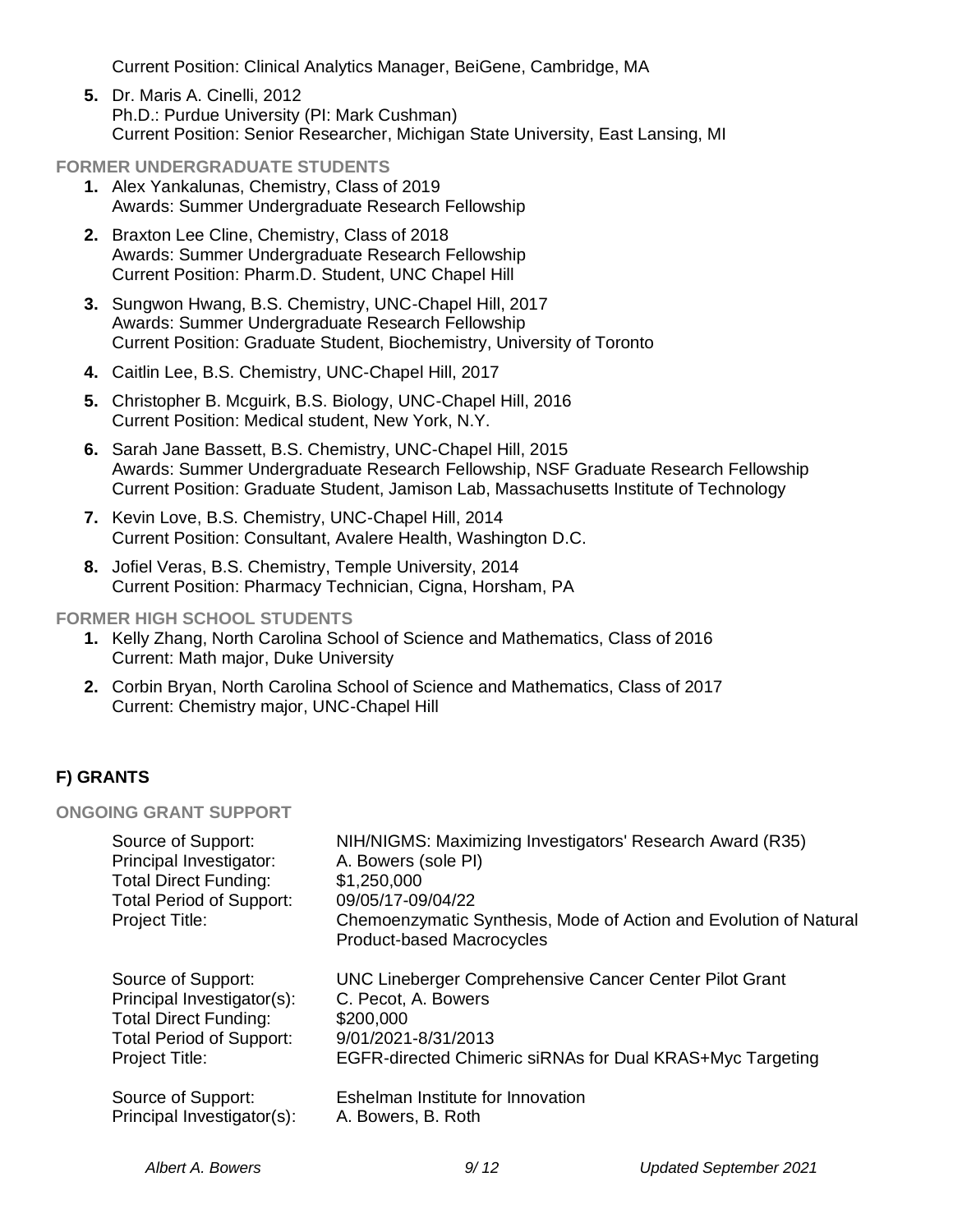| <b>Total Direct Funding:</b><br><b>Total Period of Support:</b><br>Project Title:                                                                                       | \$100,000<br>09/01/21-08/31/22<br>Innovative Technology for Selecting Nucleic Acid Encoded Libraries (NELs)<br><b>Against Membrane Proteins</b>                                                                                                        |
|-------------------------------------------------------------------------------------------------------------------------------------------------------------------------|--------------------------------------------------------------------------------------------------------------------------------------------------------------------------------------------------------------------------------------------------------|
| Source of Support:<br>Principal Investigator:<br><b>Total Direct Funding:</b><br><b>Total Period of Support:</b><br>Project Title:                                      | NIH/NCI PA-18-484: NIH Research Project Grant (Parent R01)<br>C. Vaziri (PI), K. Pearce (Co-I), A. Bowers (Co-I)<br>\$1,305,785<br>04/02/19-03/31/24<br>Establishing MAGE-A4/Rad18 as a Novel Cancer-Specific<br><b>Chemotherapeutic Target</b>        |
| <b>COMPLETED GRANT SUPPORT</b><br>Source of Support:<br>Principal Investigator(s):<br><b>Total Direct Funding:</b><br><b>Total Period of Support:</b><br>Project Title: | Eshelman Institute for Innovation<br>A. Bowers, B. Kuhlman<br>\$200,000<br>06/01/19-05/31/21<br>Designer Biocatalysts for Nucleic Acid Encoded Peptide Libraries                                                                                       |
| Source of Support:<br>Principal Investigator(s):<br><b>Total Direct Funding:</b><br>Project Title:                                                                      | NIH/NIAID<br>A. Bowers, M. Braunstein<br>\$275,000<br>Dual mechanism thiopeptide analogs for TB drug development                                                                                                                                       |
| Source of Support:<br>Principal Investigator:<br><b>Total Direct Funding:</b><br><b>Total Period of Support:</b><br>Project Title:                                      | <b>UNC Translational and Clinical Sciences Institute</b><br>A. Bowers, C. Vaziri<br>\$50,000<br>10/01/2017-09/30/2018<br>Developing Therapeutic Peptides Against Chemoresistant Cancer                                                                 |
| Source of Support:<br>Principal Investigator:<br><b>Total Direct Funding:</b><br><b>Total Period of Support:</b><br>Project Title:                                      | Arnold & Mabel Beckman Foundation, Beckman Young Investigator Award<br>A. Bowers<br>\$750,000<br>08/01/14-08/31/19<br>Synthetic Biology Approach to Scaffolding Pathways for Small Molecule<br><b>Biosynthesis</b>                                     |
| Source of Support:<br>Principal Investigator:<br>Role:<br><b>Total Direct Funding:</b><br><b>Total Period of Support:</b><br>Project Title:                             | NIH/NIGMS PA-13-302: Research Project Grant (Parent R01)<br>E. Shank<br><b>Other Significant Contributor</b><br>\$1,000,000 (\$103,125 to our lab)<br>1/1/2016-12/31/2020<br>Using Co-culture and Bioinformatics to Discover New Antibiotic Activities |
| Source of Support:<br>Principal Investigator:<br><b>Total Direct Funding:</b><br><b>Total Period of Support:</b><br>Project Title:                                      | <b>UNC Eshelman Institute for Innovation</b><br>A. Bowers<br>\$50,000<br>5/12/16-5/11/17<br>Evolving 'Unnatural' Natural Products to Target Orphan GPCRs                                                                                               |
| Source of Support:<br>Principal Investigator:<br><b>Total Direct Funding:</b><br><b>Total Period of Support:</b>                                                        | <b>UNC IBM Junior Faculty Development Award</b><br>A. Bowers<br>\$7,500<br>04/01/14-3/31/15                                                                                                                                                            |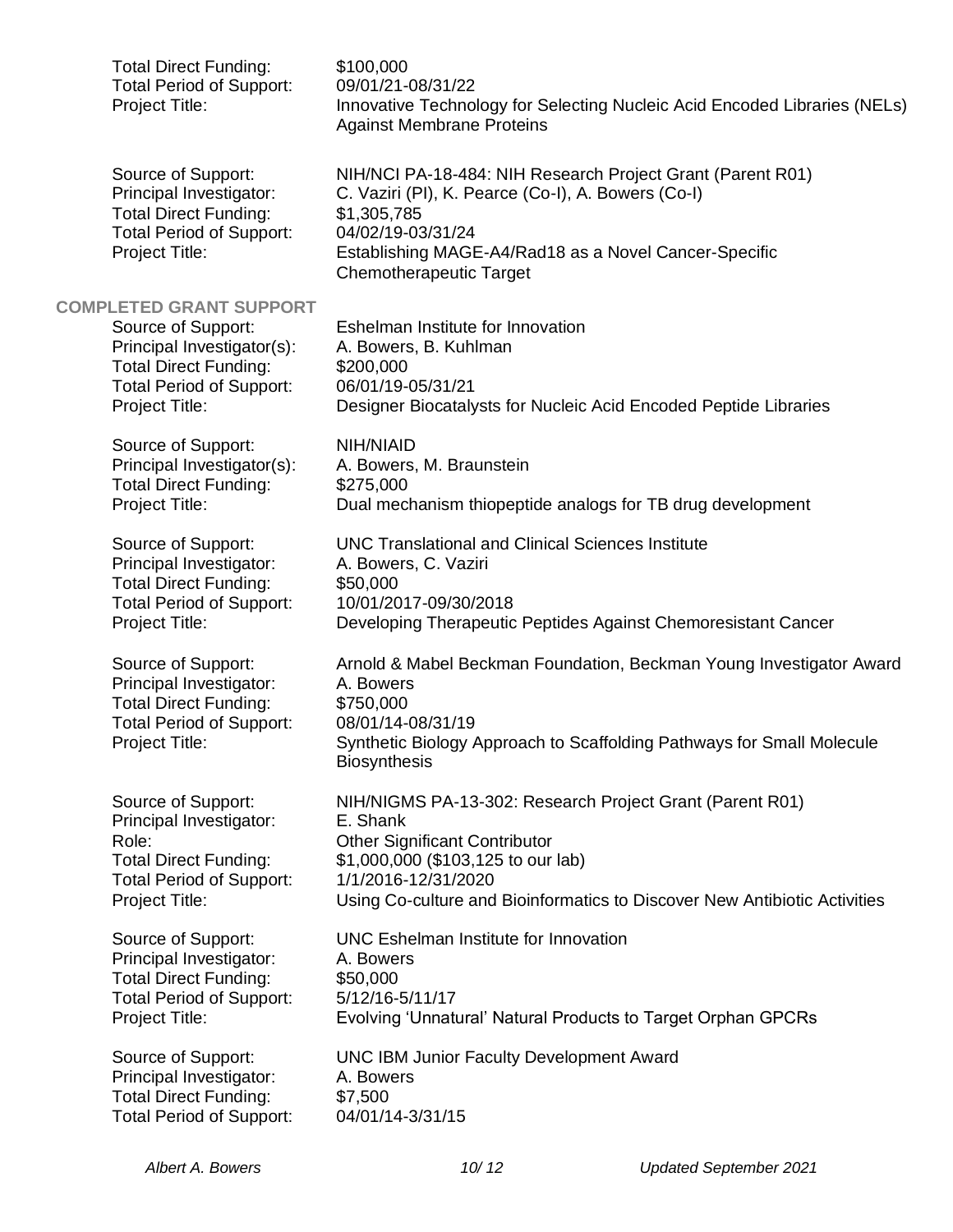| Project Title:                                                                                                                                               | mRNA Display and Combinatorial Biosynthesis of Peptide Natural Products                                                                                                       |
|--------------------------------------------------------------------------------------------------------------------------------------------------------------|-------------------------------------------------------------------------------------------------------------------------------------------------------------------------------|
| Source of Support:<br>Principal Investigator:<br><b>Total Direct Funding:</b><br><b>Total Period of Support:</b><br><b>Percent Effort:</b><br>Project Title: | <b>AACP New Investigator Award</b><br>A. Bowers<br>\$10,000<br>01/01/13-12/31/13<br>N/A<br>A High-Throughput Screen for Inhibitors of Oncogenic Transcription Factor<br>FoxM1 |
| Source of Support:                                                                                                                                           | Ralph W. and Grace M. Showalter Trust                                                                                                                                         |
| Principal Investigator:                                                                                                                                      | A. Bowers                                                                                                                                                                     |
| <b>Total Direct Funding:</b>                                                                                                                                 | \$75,000                                                                                                                                                                      |
| <b>Total Period of Support:</b>                                                                                                                              | 06/01/12-05/31/13                                                                                                                                                             |
| <b>Percent Effort:</b>                                                                                                                                       | 5% effort                                                                                                                                                                     |
| Project Title:                                                                                                                                               | Harnessing Orphan Drugs: Accessing the Anticancer Activity of Thiopeptides                                                                                                    |
| Source of Support:                                                                                                                                           | NIH Ruth L. Kirchstein National Research Service Award (F32)                                                                                                                  |
| Principal Investigator:                                                                                                                                      | A. Bowers                                                                                                                                                                     |
| <b>Total Direct Funding:</b>                                                                                                                                 | \$96,899                                                                                                                                                                      |
| <b>Total Period of Support:</b>                                                                                                                              | 08/01/08-07/31/10                                                                                                                                                             |
| <b>Percent Effort:</b>                                                                                                                                       | 100% effort                                                                                                                                                                   |
| Project Title:                                                                                                                                               | Biomimetic Synthesis of the Communesins                                                                                                                                       |

### **G) PROFESSIONAL SERVICE**

### **PROFESSIONAL SERVICE TO THE DISCIPLINE**

#### **Reviewer**

1. Grant Proposals:

NSF CAREER *ad hoc*., NIH-NHLBI RFA HL-14-001 "Centers for Advanced Diagnostics and Experimental Therapeutics in Lung Diseases Stage II" (CADET II) study section (UH2/UH3), NIH Drug Discovery and Molecular Probes (DMP) study section (R01).

2. Journal Submissions:

*Accounts of Chemical Research; ACS Biochemistry; ACS Catalysis; ACS Chemical Biology; ACS Medicinal Chemistry Letters; Angewandte Chemie; Bioorganic and Medicinal Chemistry; Bioorganic and Medicinal Chemistry Letters; Cell Chemical Biology; ChemBioChem; Chemical Reviews; Chemical Science; Journal of Chemical Information and Modeling; Journal of Medicinal Chemistry; Journal of Organic Chemistry; Journal of the American Chemical Society; MedChemComm; Nature Chemical Biology; Nature Chemistry; Nature Communications; Organic and Biomolecular Chemistry; Organic Letters; Proceedings of the National Academy of Sciences of the U.S.A., Science; Scientific Reports; Tetrahedron: Asymmetry*

#### **UNIVERSITY SERVICE:**

### **School of Pharmacy/CBMC Committees:**

| 2012-present | <b>CBMC Representative, Facilities Advisory Committee</b> |
|--------------|-----------------------------------------------------------|
| 2012-2014    | Member of CBMC Cumulative Examination Committee           |
| 2014-present | Member of CBMC Graduate Program Admission Committee       |
| 2014-present | Member of ESOP Conflict of Interest Committee             |
| 2014-present | <b>ESOP PharmD Candidates Day interviewer</b>             |